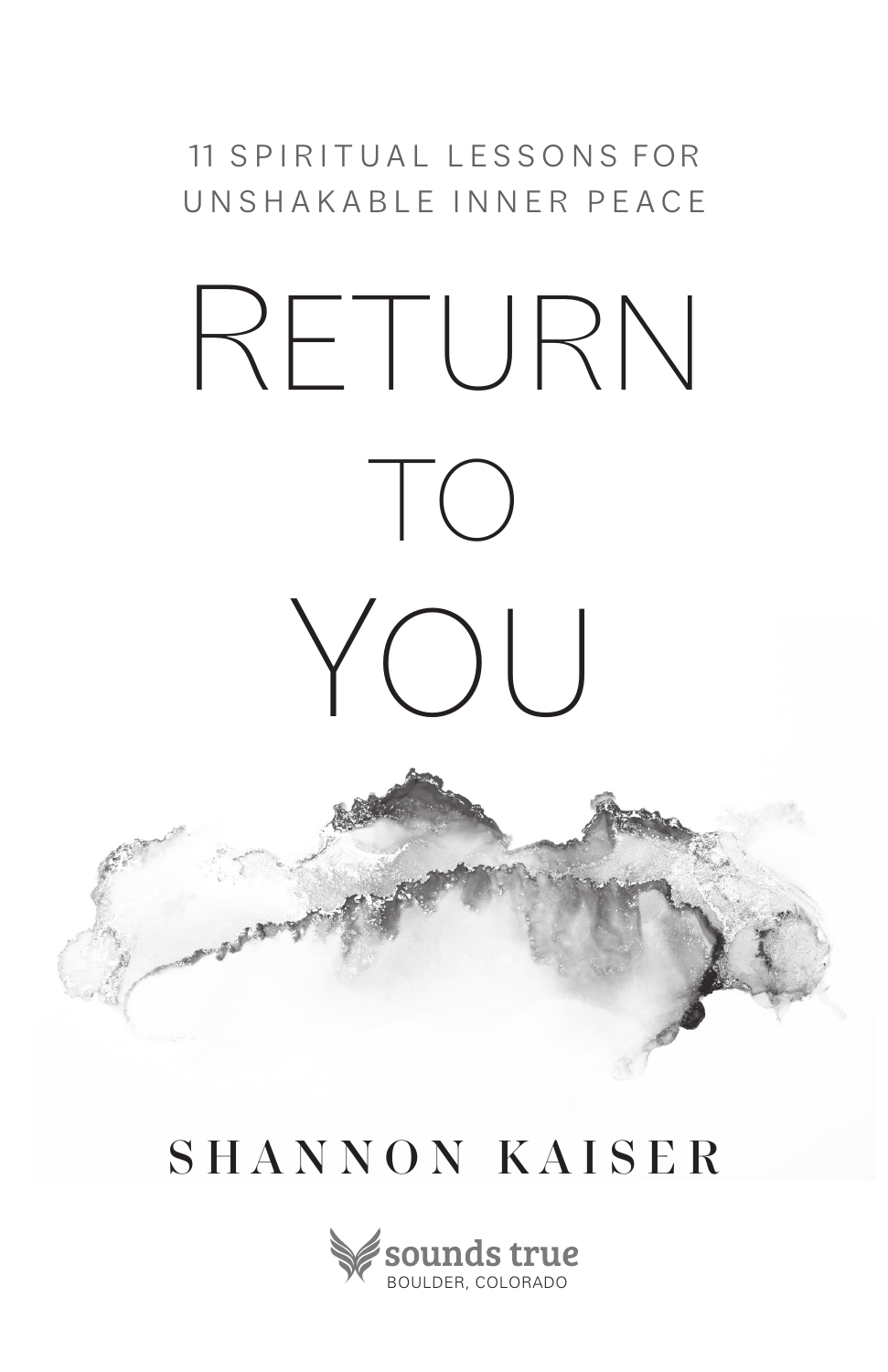### CONTENTS

INTRODUCTION 1

- LESSON 1: You Are in a School Called Planet Earth 9
- LESSON 2: If You Don't Go Within, You Go Without 23
- LESSON 3: Faith Is Freedom from Fear 45
- LESSON 4: Your Beliefs Create Your Reality 65
- LESSON 5: Everyone Is on Their Own Journey 79
- LESSON 6: Your Soul Has Seasons 95
- LESSON 7: Your Purpose Is Personal Expansion 113
- LESSON 8: In Order to Receive, You Must Release 135
- LESSON 9: The Universe Rewards Motion 155
- LESSON 10: Nothing Real Can Be Threatened 165

 $I$  ESSON 11: Love Is All There Is  $179$ 

RESOURCES 193

Journal Prompts 193

- Mantras 198
- Prayers 199
- Meditations 201

ACKNOWLEDGMENTS 205

ABOUT THE AUTHOR 207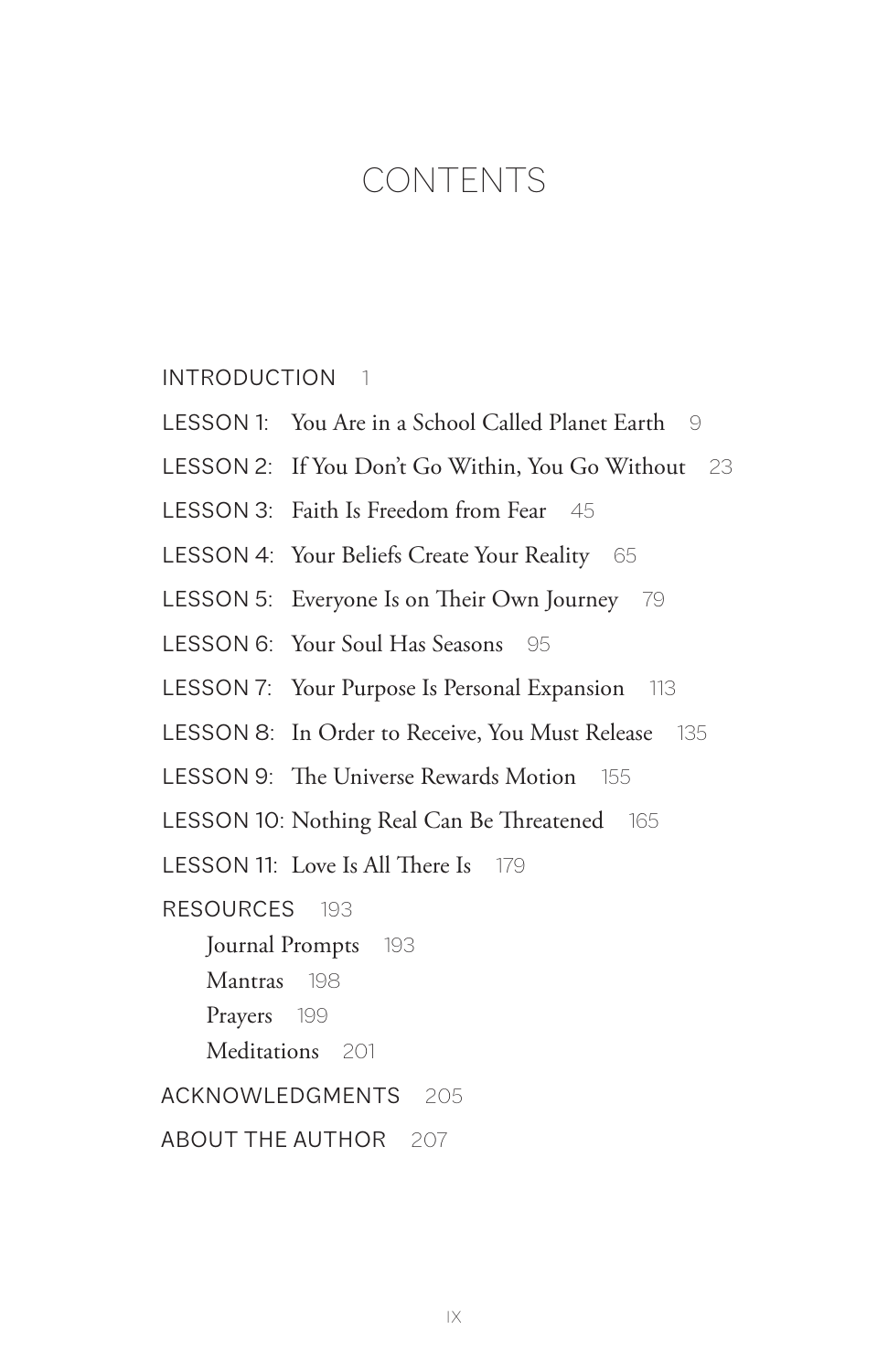## INTRODUCTION

can't believe this is happening again," I screamed to myself. "How<br>did I get here?" It was the fall of 2019, and I was on a national book<br>tour for my latest book, *Joy Seeker*. I was vibing high and really<br>feeling the mess did I get here?" It was the fall of 2019, and I was on a national book tour for my latest book, *Joy Seeker*. I was vibing high and really feeling the message; I was pretty much drinking my own Kool-Aid. But one night, after speaking to a group about seeking authentic joy, I was back in my hotel room and it happened—I was suddenly overtaken with panic and fear. I felt short of breath, my vision went blurry, and there were deep, gnawing pains in my stomach. I started to tear up and knew right away that this was a full-on anxiety attack. My thoughts ran rapidly in my mind; they were like an avalanche, destroying everything in their path. I couldn't stop them. I kept worrying to myself, "What if all this goes away—my dream of writing, traveling, speaking, and being of service with my teaching? This is what I live for, and what if, for some reason, it all goes away?" My ego was screaming, "Who do you think you are to live in joy when there is so much pain in the world?"

It wasn't until later that I understood that this crazy panic attack was a result of my mind's insecurities projecting my hidden fears. Luckily, I was able to calm myself down, but over the next few weeks, the anxiety attacks became my constant—interrupting my daily routine, ruining my workouts, and forcing their way into my conversations with others. Anxiety became my new normal.

One night, after yet another outburst of tears and anxious emotions, things got so bad that my entire body felt paralyzed. I knew I should go see a doctor; these panic attacks were debilitating and severely impacting my life. I screamed out in frustration, "I am desperate, I need help!" But just as I was picking up the phone to set an appointment with my doctor,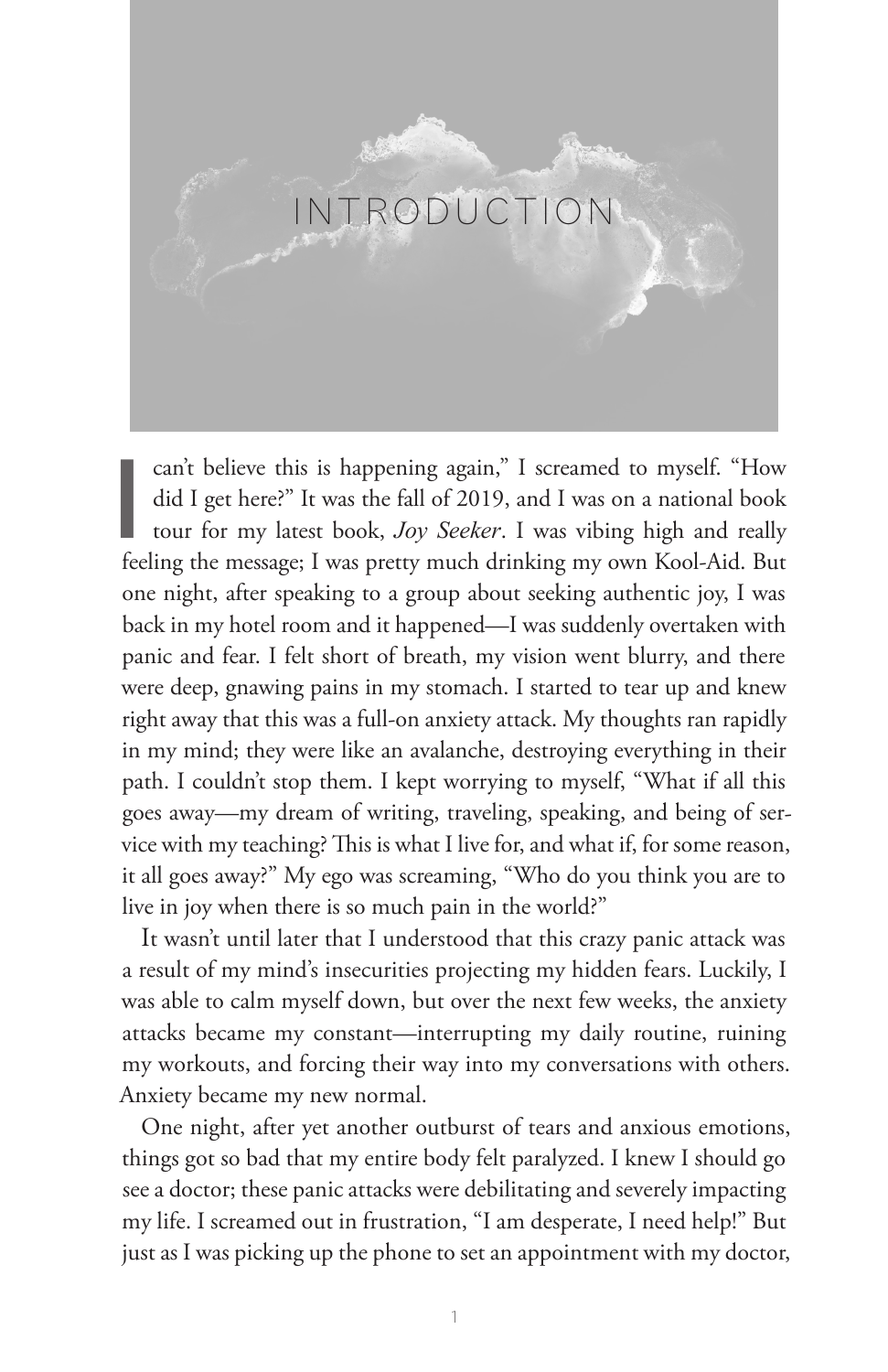it was as if an invisible force field prevented me from dialing. I heard my inner voice saying, *You can't !x an "internal" (spiritual) situation with an "outside" (physical) solution.*

And that's when I realized that my particular path was taking me deeper than I had ever gone before . . . and no amount of numbing, eating, shopping, exercising, crying, texting my ex, pill popping, doctor's visits, or panicking would save me. There had been times in my life when those things did help me—in fact even saved me, and I still believe, at times, they can be beneficial on our journey—but for me in that moment, I needed to break free from outer distractions and go on an inner journey. I couldn't hide from myself anymore.

When I started to practice the spiritual lessons that I lay out in this book, I discovered that my anxiety attacks were a manifestation of the unhealed and unbalanced aspects of me—the parts of me that were out of alignment with my true nature. Despite everything I'd learned thus far, I still had old wounds, insecurities, and hidden traumas that masked my deeper, innate wisdom. It suddenly seemed so obvious—I couldn't keep moving forward with fragments of me left behind. And so, it began: my road to recovery became a process of piecing myself back together, one spiritual lesson at a time, to reclaim my true power.

As someone who had spent the past decade teaching others how to find their happy, reach self-love, and become joy seekers (after having found these things for myself), I struggled with two questions: Why anxiety, and why now? I discovered that what was happening in my life was a personal growth battle: the outside world versus my inner world, my old self versus the emerging me, my mind versus my heart. It was time to transmute my own stuckness into wholeness, my panic into peace, and the chaos that lived within me daily into calm.

I came to see that I needed to learn what faith meant to me, and if I could truly be peaceful in the midst of the unknown and chaos of the world. I also needed to find out, Who was God to me? As you read more, you'll see that I use the words "God," "Divine Love," "Universe," "Source Energy," "Infinite Creator," and "Divine Source" interchangeably. This is my way of pointing toward the magnificent, benevolent force behind all creation. There are many names for this Divine energy,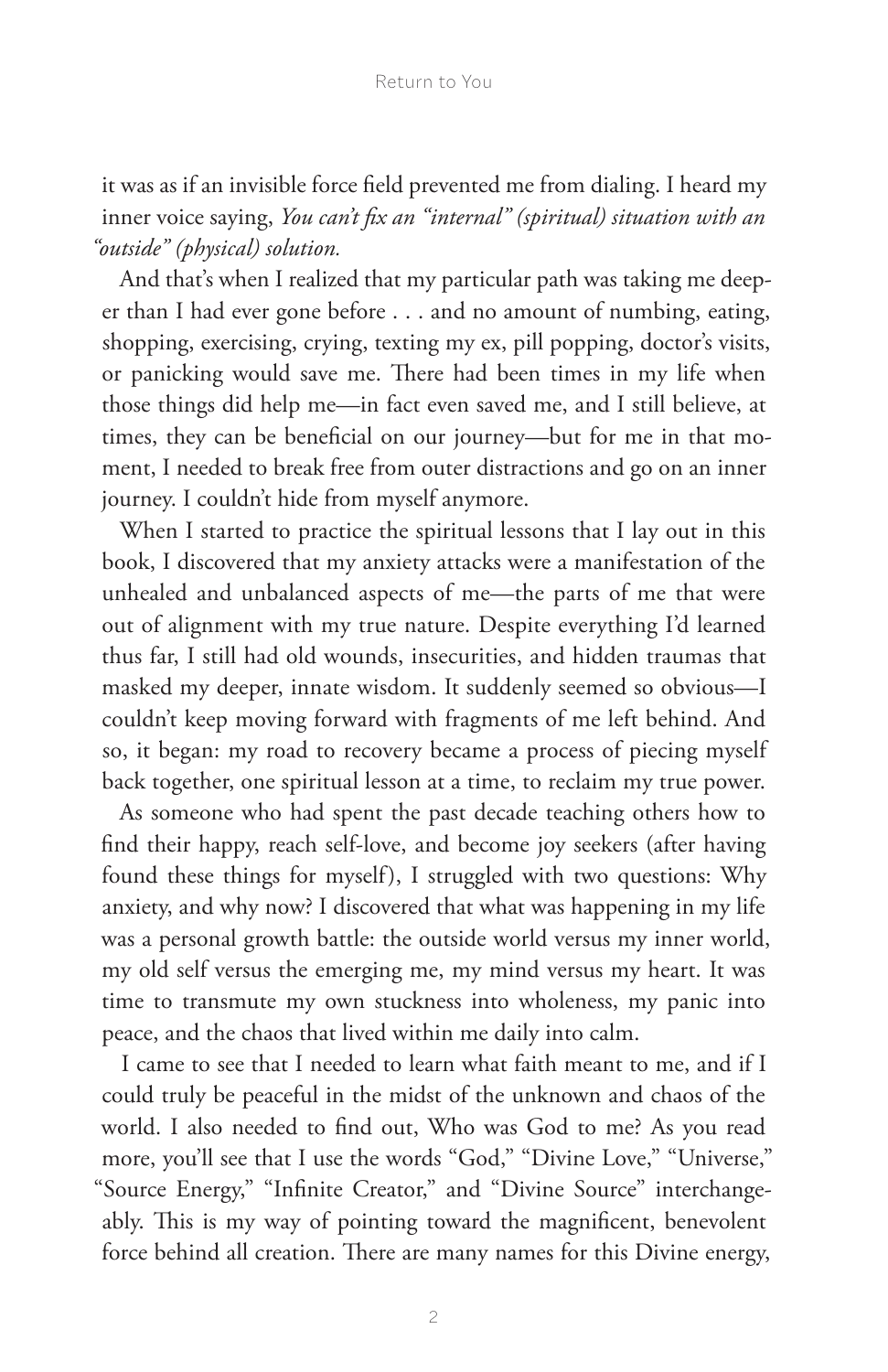so feel free to insert whatever you most relate to. And if these words specifically don't resonate with you, by all means just feel into what is best for you. (The concepts in this book will still apply no matter what your belief system is.)

As I started to implement the spiritual lessons I share in this book, they became my guiding light and daily focus, and soon enough, things started to shift. It was the difference between being out of alignment with my true self and being in alignment. When we are out of alignment, we are often frantic, worried, consumed with fear, trying to control outcomes, and obsessing about situations. In contrast, when we are in alignment with our true self (or what I refer to as "innate wisdom" or "your true nature"), we are at ease, calm, relaxed, and in the moment. When we are in tune with the loving energy of the Universe and aligned with our highest potential self, we are at peace, no matter what is happening outside of us. Focusing on being in alignment was my new main priority, and it really worked.

#### LIFE TRUTH: WHEN WE COMMIT TO FEELING BETTER, THE UNIVERSE SUPPORTS US IN OUR ACTIONS.

Flash forward six months to the winter/spring of 2020, when the world was hit with a new strain of the coronavirus. Fear set in on a collective, global level, and I witnessed intense anxiety and panic every day in my neighbors, strangers, clients, and friends. I had been scheduled to go on a yearlong speaking tour, leading retreats and giving keynote speeches on stages across the globe, but within days, every single event for the indefinite future was canceled. My first thought was "*This* is what I feared six months ago! All of it *is* going away!" But I rapidly caught myself and was able to turn my thoughts around because of everything I had been practicing. I made the choice to trust in the innate wisdom of the Universe and to remain focused on my radical alignment. I did this by trusting my intuition, which helped me navigate the ever-changing new world that was emerging through all the chaos and fear.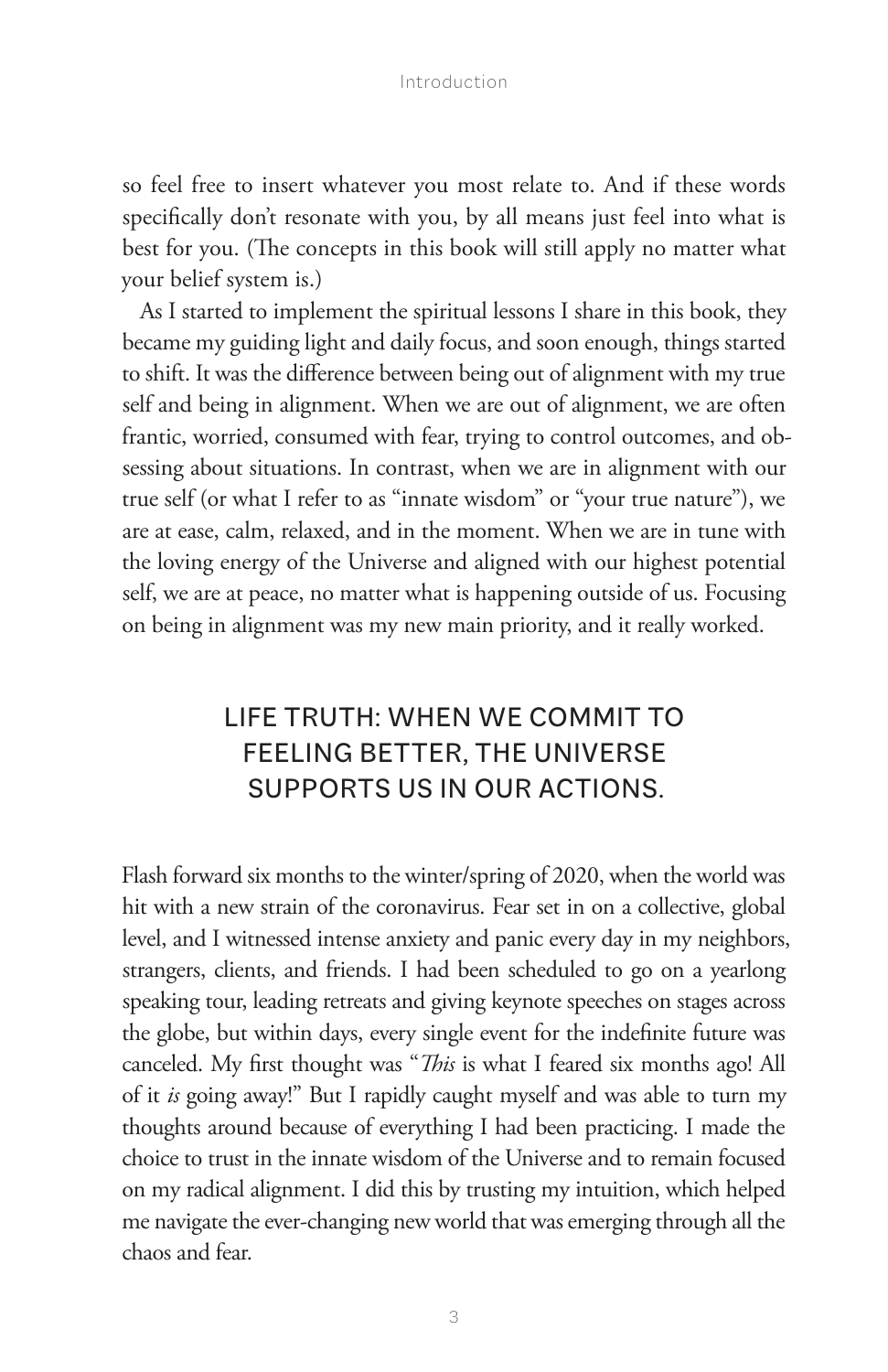This dynamic was interesting because we quickly stepped into one of the most turbulent times in all of human history: the entire world seemed to shut down, we encountered the most divided political landscape we've ever seen, and climate change disasters were spanning the globe. Fear was at an all-time high—the planet we inhabit was in crisis, and so was humanity. Yet amidst all this chaos, I experienced a consistent calm; so calm, even, that I felt zen, like the Buddha. My peace was my constant. As I watched other people running about in panic, extreme anxiety, fear, and worry, I realized I had learned how to embody my truest, most Divine Nature by implementing all of the practices I lay out in this book. This gave me the confidence to know that all is always in right order, always—even when it might not seem like it.

Throughout these pages, you'll see the exact steps that I took to arrive at an unshakable inner peace. Within each lesson, you will find certain key phrases that I've labeled as Life Truths—these are universal laws or pieces of spiritual wisdom that you can repeat as mantras or simply use as reinforcement for the lesson's core teaching. I also share the same tools I used to realign with my true nature, including journal prompts, mantras, meditations, and prayers. These are also gathered in the back of the book for your personal use, or to use in book clubs or group studies. All is presented with the goal of realigning you with you.

This is not a specific faith-based or religious book, but rather a process to help you connect with love in all forms, to align with what is real and true. When you have a connection to your true self and the Divine, you will be in harmony with the world. No matter what is going on outside of you, you will be able to access real inner peace.

#### LIFE TRUTH: WHEN YOU ARE CONNECTED TO YOUR TRUE NATURE, YOU ARE FREE FROM FEAR, AND PEACE IS YOUR POWER.

By using the eleven spiritual lessons I lay out in this book, I was able to maintain a deep calm and inner peace throughout one of the most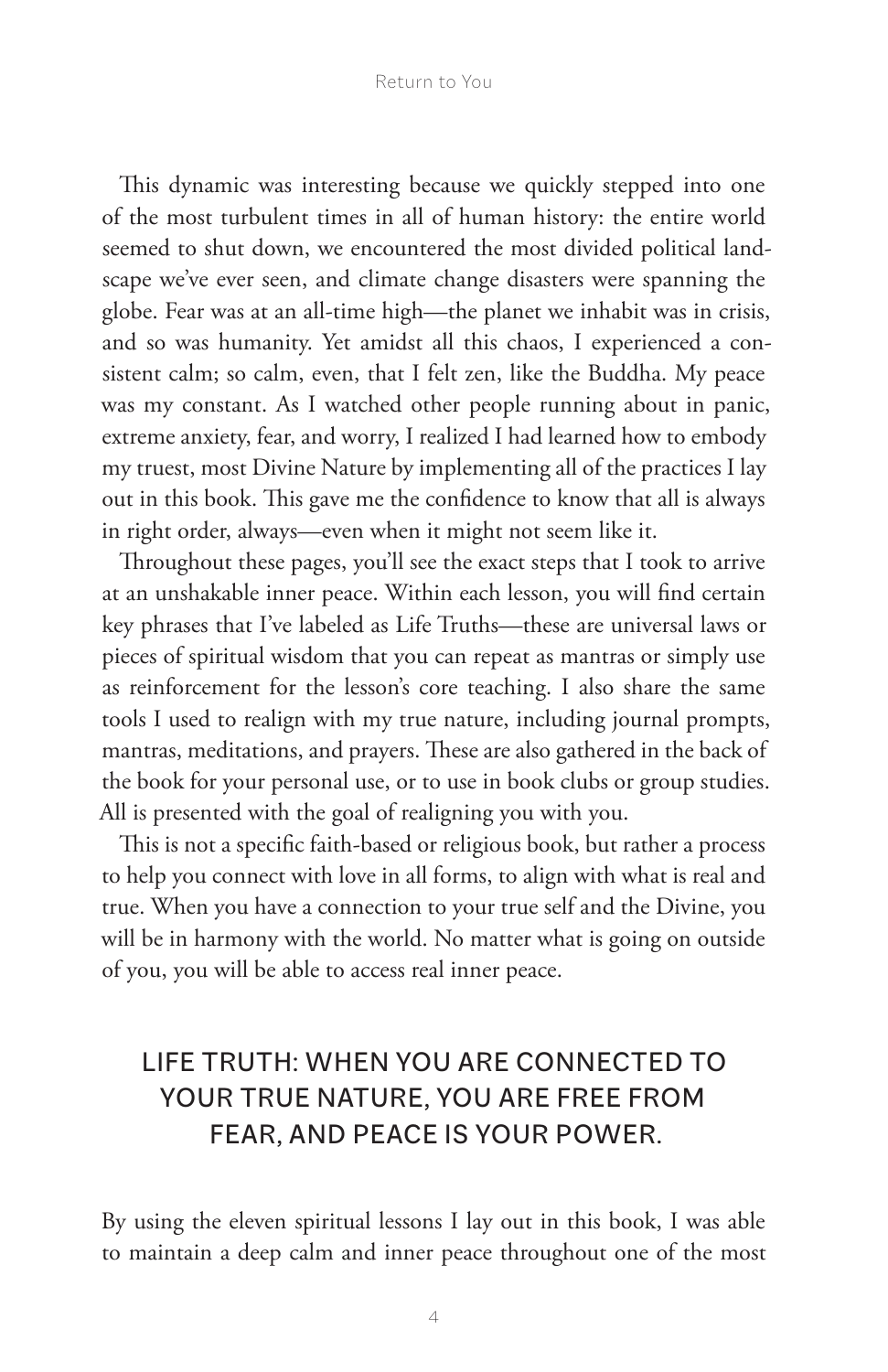disruptive times humanity has ever endured. I say this to inspire you, because you too have the power within you to hold the light and be the peace. No matter what you are going through, peace can be your primary state. It is my greatest wish that you become free of worry, fear, and anxiety, and step into your true path and activate your own power—the light and love within. Whether you are longing for a more fulfilling career, stronger relationships, a healthier body, or more abundance, it is all possible and much easier to attain when you are connected to intuition and love, versus fear and frustration. And when you understand the spiritual lessons available to you, you shift your energy and find yourself in a natural flow.

Chances are you've come to books, courses, classes, and coaches before, and you've tried to make things work. Maybe they worked a little, but not a lot. You've tried to apply the tools to your life, but you still feel anxious, worried, uncertain, or even just plain off. I know the feeling. I lived in this emotional state for over three decades. I tried to make things work by addressing them on the outside of me—a new diet, a new relationship, or a new creative project—all in the hopes that the successful outcome would give me what I felt I was missing. But it never did—it was always fleeting. This is why I sat down to write this book. Looking back, I realized my journey had led me through a kind of life course, because it felt as if I was taking myself through the Divine lessons to graduate into a state of wholeness. Once I discovered it was no longer okay for me to wait on feeling better, I no longer wanted to outsource my own peace and power.

The lessons in this book are a way of life. They are a philosophy to help us enjoy a deeper, more rewarding connection to our true selves and the world. Many of us struggle to see real positive change or results because we remain stuck in our past. If you have come to this process feeling hopeless, you are not alone. I, too, felt helpless and hopeless, which is why I needed a safe place to put myself back together again. This journey you are about to embark on is a safe place to help you regain trust and faith in yourself and the Universe. It will bring you back into alignment with who you really are, and from this place of wholeness, everything that does not serve you anymore—whether it is added body

5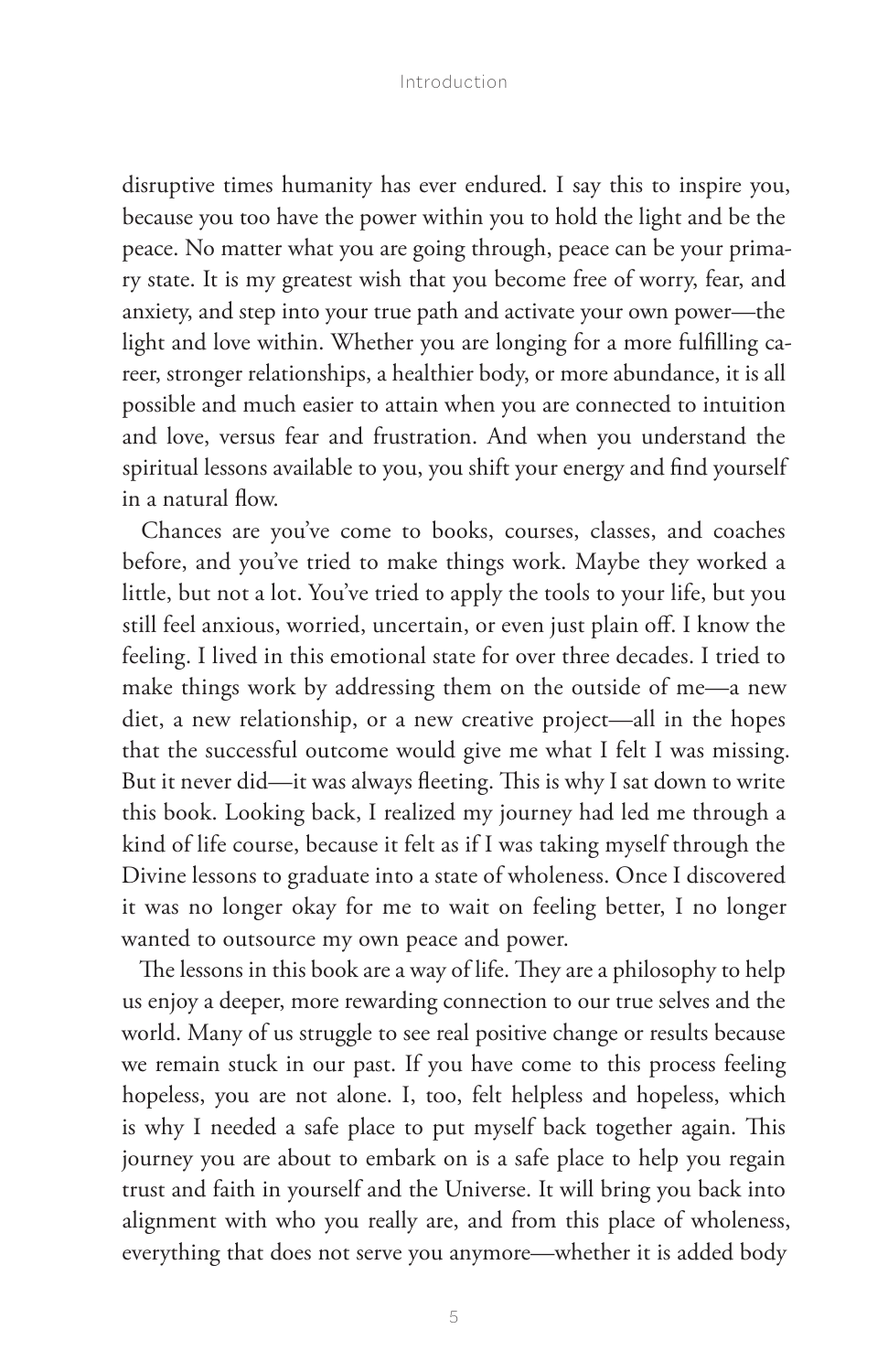weight, self-sabotaging patterns or addictions, low bank accounts, toxic relationships with yourself and others, drama-filled days, or anxious tendencies—will naturally fall away and be replaced with peace and love.

What you hold in your hands are *spiritual lessons* in the form of Life Truths. This is an inspirational life guide based on spiritual, natural, and universal laws that govern all of creation. These are not only the guiding principles I use in my own life, but the principles that hundreds of coaching clients and workshop participants have applied in their lives and have seen the power of firsthand. In learning, understanding, and applying them, I've turned my life into my message. I am present, peaceful, and in love with myself and all of life. My anxiety, worry, and depression are long gone. I've lost over forty pounds (and counting) without much focus or effort. I've become completely debt free and feel calmer and more connected to myself and others. Life is much easier, less dramatic, and definitely more fun. Of course, I still have off moments and days when I feel down, but I return to the lessons in this book and bounce quickly back into alignment. These lessons can guide you forward and serve as gentle reminders that all is in right order when you activate the love inside of you, rather than leaning into fear that is outside in the world. In any given moment, we have only two choices: we can be inspired and influenced by our innate wisdom and true nature or by fear and worry. I choose truth and wisdom. Join me.

Another reason this book is so important to write and release at this time is because we are collectively shifting into a higher vibration of consciousness as we move into the new age of intuition, or in astrology often called the Age of Aquarius. As the vibration of this planet continues to accelerate, we are being called to awaken our intuitive nature. To function optimally, we need new tools. Gracefully navigating transitions, staying calm amid chaos, and turning fear into faith are not skill sets we have been taught. There is no modern road map to navigate this shift, which is why I wrote this guide—to help us all understand and accelerate into the next phase of our lives and to help bring more peace to the planet. By applying the lessons in this book to your own life, you will tap into an unshakable inner peace, which is your truest nature. I share effective strategies to help you master your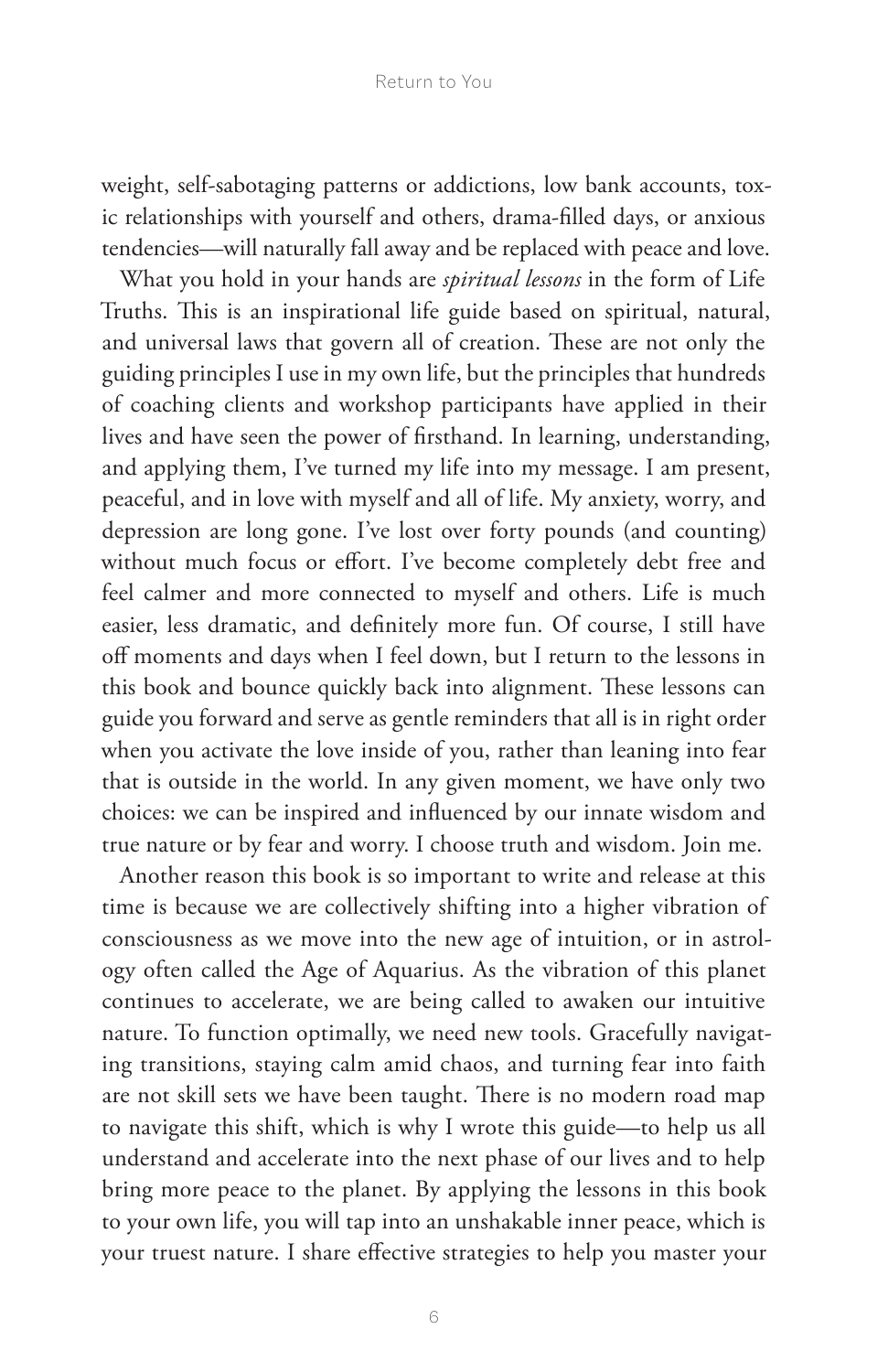own self-transformation by awakening to your inner wisdom (trusting intuition) and stepping into your authentic true power (the innate wisdom of the Universe).

Imagine having an inner faith and trust so magnificent that you are always 100 percent aligned with your true self and confident with your choices. No more worry, self-doubt, judgment, fear, or insecurities. No more shame, jealousy, or guilt. Wow, what kind of life would you live if you were operating from a place of love, kindness, and compassion for all? That is the life I wish for us all, and I know it is possible. It is why you are here; you were born with access to a steadfast inner peace, and it all starts with the return to you—your true essence and awareness of your Divine Self.

This is more than a book—it is a rallying cry, a manifesto, a call for you to tap into your inner awesome so you can shine your bright light. It's time to come together with our light, with our love, grounded in our humanity.

Over the past decade, I've studied and learned from spiritual masters all over the world. My work and perspective in life are inspired and influenced by my own teachers and guides, including Abraham and Esther Hicks; Kryon and Lee Carroll; Dr. Peebles and Summer Bacon; Sanaya Roman and Duane Packer, who work with Orin and DaBen; Paul Selig and the Guides; Taoism; Buddhism; spirituality; and lessons from *A Course in Miracles* and *The Ra Material: The Law of One*. This book in your hands is a combination of their collective wisdom guiding us to a more loving world. So many of us are seeking enlightenment or spiritual mastery from the human perspective, but once we realize our true power is our own spirit—and we shift, align, and center ourselves to that realization—our lives become softer and easier.

#### The foundation of the work we will do together aligns with these core ideas.

1. We are not human beings having a spiritual experience. We are spiritual beings having a human experience. 1

<sup>1</sup> Wayne W. Dyer, *You'll See It When You Believe It* (New York: HarperCollins, 2001).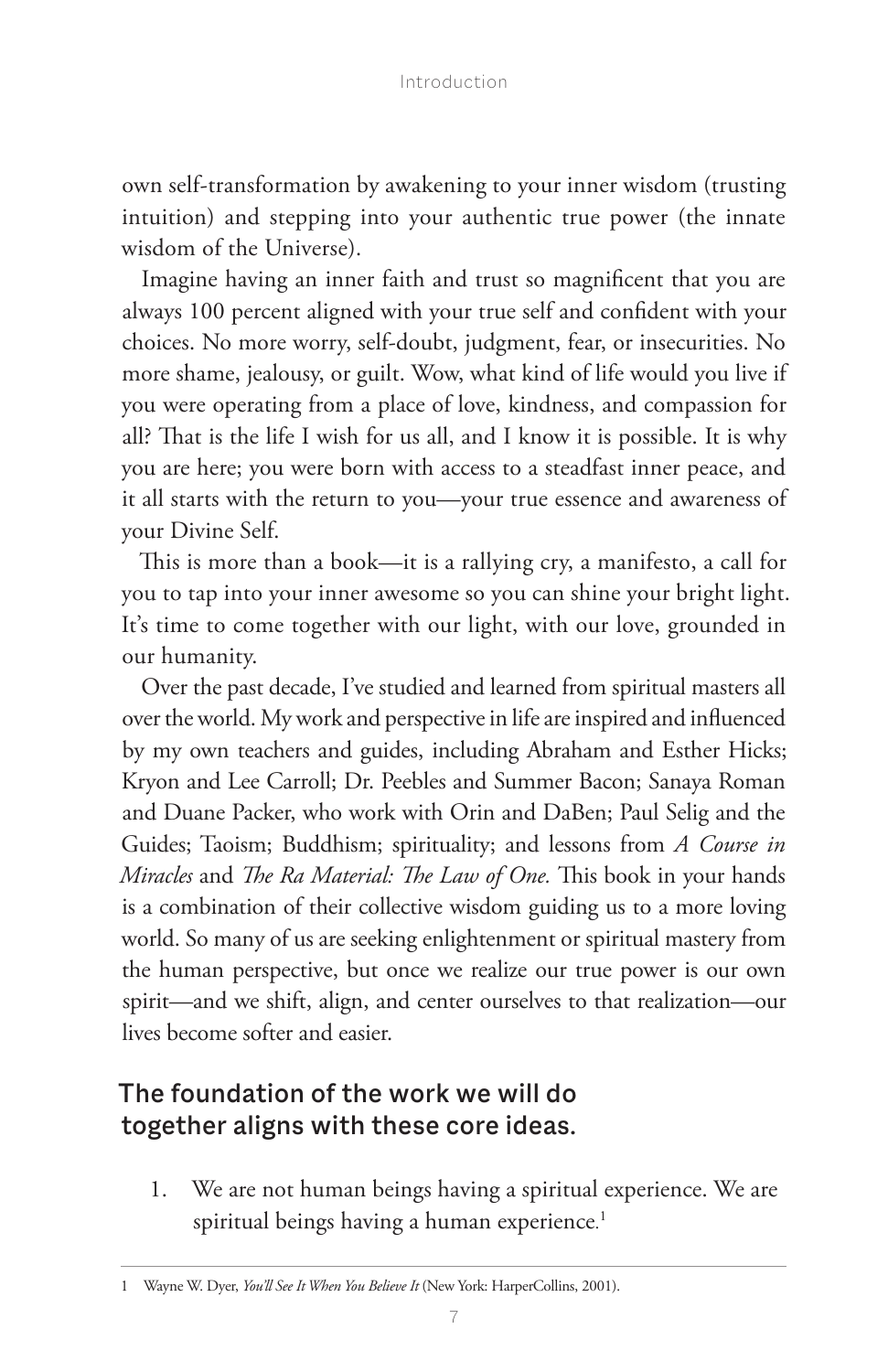- 2. You create your own reality through your thoughts, perceptions, choices, and awareness.2
- 3. Everything is made up of Source Energy. All energy vibrates at a different frequency. And like vibration attracts like.<sup>3</sup>
- 4. Your life is an unfolding creative adventure.<sup>4</sup>

When we understand and implement these core ideas, life becomes a dance, and we literally start to play with the world as we feel more peace than we ever knew possible. You are here to enjoy your life, not worry yourself through it. As you dive deeper into your own journey, trust the process and relax into each experience. Soon, without much effort, you will be living in synchronicity and ultimate flow. It all starts with you. By picking up this book, you've declared, "I want peace. I am ready to return to me."

<sup>2</sup> Summer Bacon, *This School Called Planet Earth* (Flagstaff, AZ: Light Technology Publishing, 2005).

<sup>3</sup> Esther and Jerry Hicks, *Ask and It Is Given: Learning to Manifest Your Desires* (Carlsbad, CA: Hay House, 2004).

<sup>4</sup> Dr. James Martin Peebles, "The Three Principles," accessed September 8, 2020, summerbacon.com /the-three-principles.html.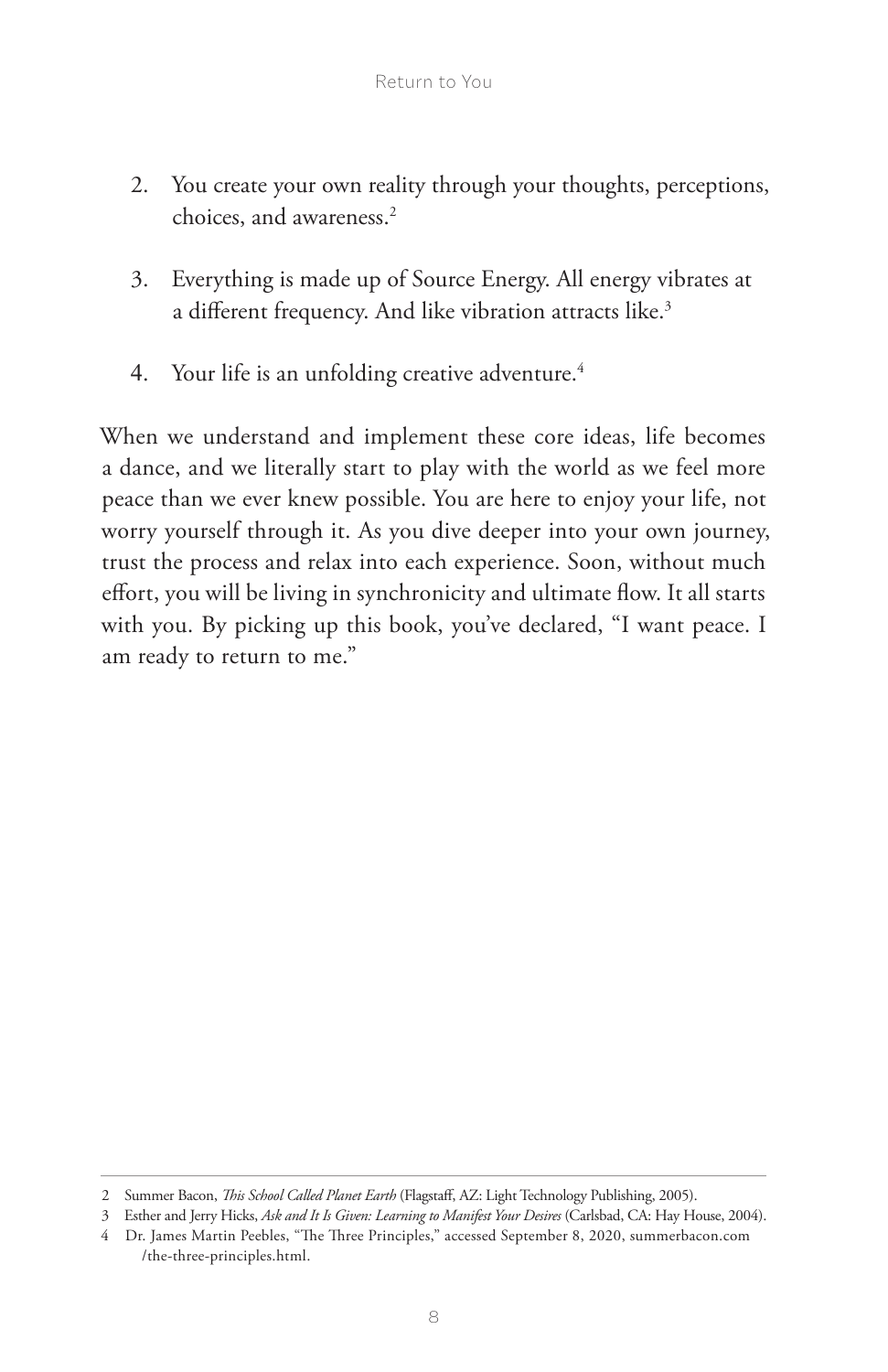### LESSON 1

# YOU ARE IN A SCHOOL CALLED PLANET EARTH

childhood friend reached out to me the other day, someone I<br>hadn't heard from in over twenty-eight years. He mentioned he<br>was going through old boxes and had found a letter and poem<br>that Ed written for him when I was thirt hadn't heard from in over twenty-eight years. He mentioned he was going through old boxes and had found a letter and poem that I'd written for him when I was thirteen. He sent a photo of the handwritten poem and letter, along with the message "You always know how to make people feel special." Little did he know how special it was to me that he'd sent me that note.

When I read the letter, I flashed back in time to thirteen-year-old me, the one who loved writing and expressing herself through words. I didn't know it when I was little, but I was an extremely sensitive and empathic child, so I felt into other people's energy. I always wanted to make people feel better; this was my superpower, my natural-born gift. I wanted so much to take away others' pain, and writing became the avenue through which I could do that best.

I believe we all have natural gifts that stem from what I call our true nature, that unique aspect of us that brings us immense joy and peace. For me, it has always been writing and helping people feel better. Thank goodness this is now what I do for a career as an author and empowerment coach, but it was a long, winding road to return to me.